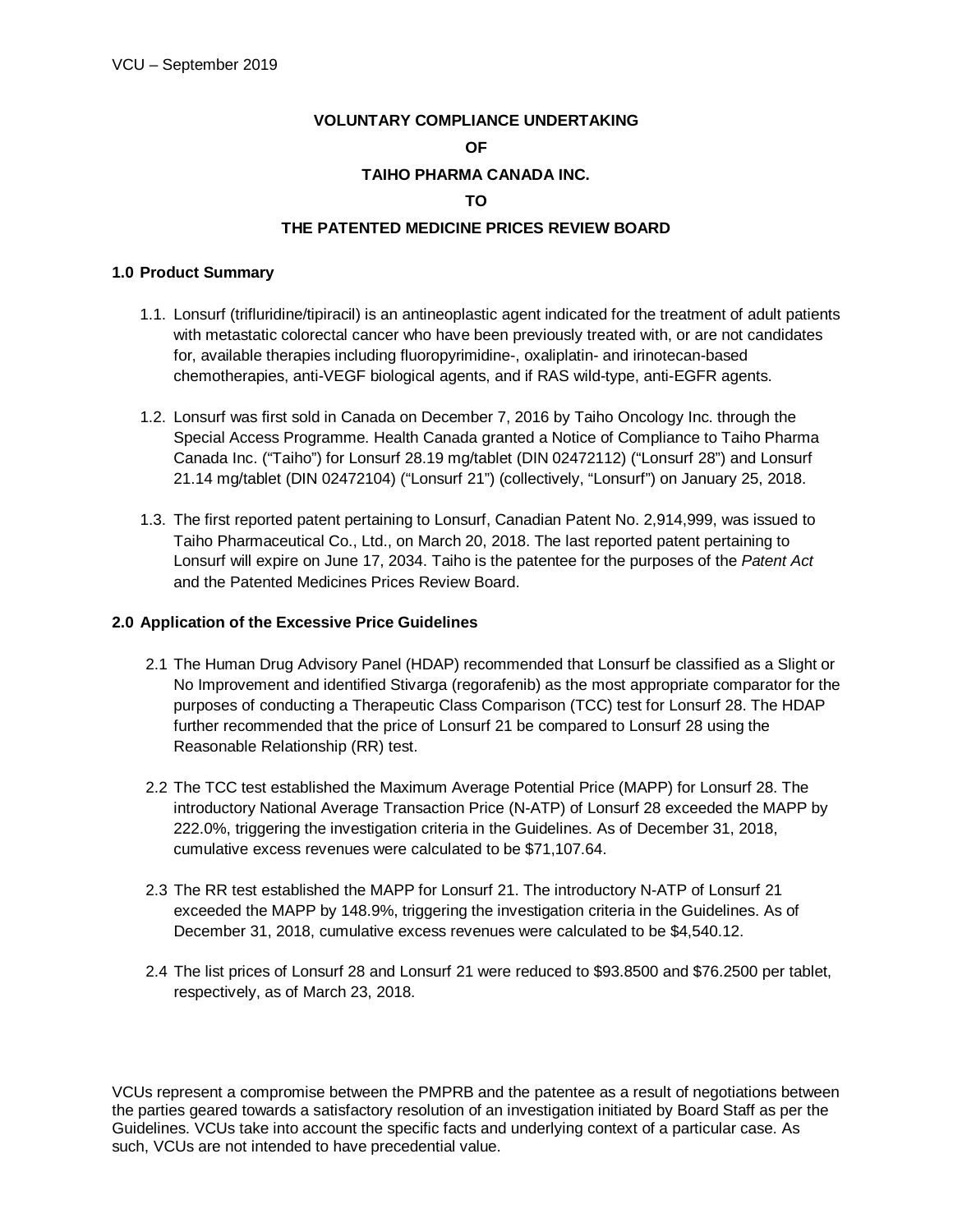# **3.0 Position of the Patentee**

3.1 This Voluntary Compliance Undertaking (VCU) constitutes no admission by Taiho that the prices of Lonsurf are now, or were at any time since the date of first sale, excessive for the purposes of the *Patent Act*, nor is this VCU binding upon any panel of the Board for the purposes of the *Patent Act*.

## **4.0 Terms of the Voluntary Compliance Undertaking**

- 4.1 Pursuant to this VCU, Taiho will undertake:
	- 4.1.1 To agree that the MAPPs and Non-Excessive Average Prices (NEAPs) for Lonsurf 21 and Lonsurf 28 are as follows:

| Year | MAPP/NEAP |
|------|-----------|
| 2017 | \$76.2510 |
| 2018 | \$77.3185 |
| 2019 | \$78.5385 |

- 4.1.2 To reduce the list price of Lonsurf 28 to the 2019 NEAP of \$78.5385 per tablet or lower within 30 days of the acceptance of this VCU;
- 4.1.3 To file evidence with Board Staff within 30 days of the list price reduction that customers have received notification that the price has been reduced;
- 4.1.4 To ensure that the 2019 N-ATPs of Lonsurf do not exceed the 2019 NEAPs of \$78.5385 per tablet;
- 4.1.5 To offset the excess revenues accrued by Taiho in respect of Lonsurf as of December 31, 2018 by further reducing the 2019 N-ATPs below the 2018 NEAPs in accordance with Schedule 13 of the Guidelines;
- 4.1.6 To make a payment to Her Majesty in right of Canada within 30 days of receiving Board Staff's notification of any remaining cumulative excess revenues as of December 31, 2019, as calculated based on the semi-annual price and sales data filed by Taiho; and
- 4.1.7 To ensure that the prices of Lonsurf remain within the PMPRB's Guidelines in all future periods in which it is under the PMPRB's jurisdiction.

VCUs represent a compromise between the PMPRB and the patentee as a result of negotiations between the parties geared towards a satisfactory resolution of an investigation initiated by Board Staff as per the Guidelines. VCUs take into account the specific facts and underlying context of a particular case. As such, VCUs are not intended to have precedential value.